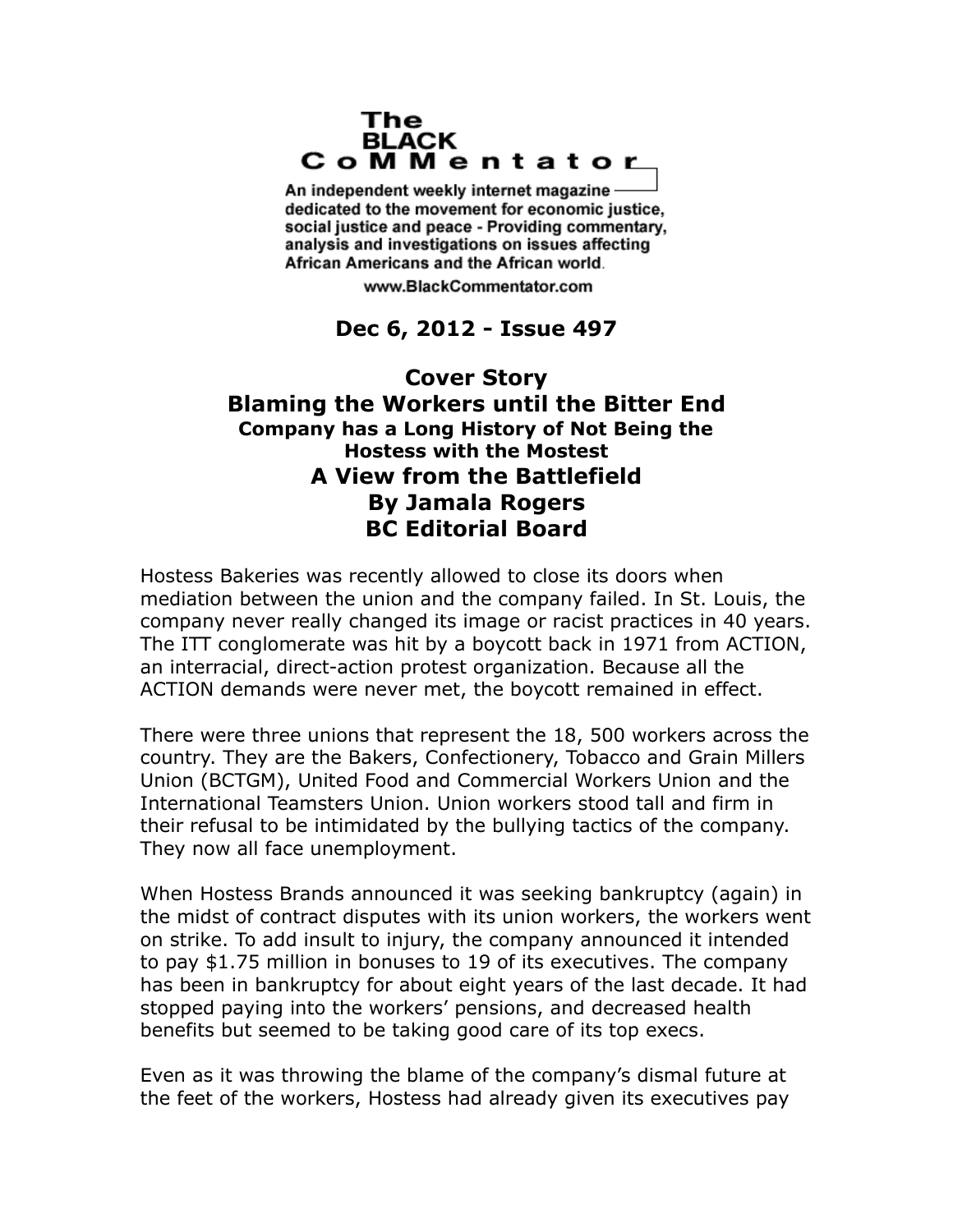raises earlier this year. The CEO's salary tripled from \$750,000 to about \$2.5 million. This doesn't exactly sound like a company in financial trouble. It sounds more like a company who wants to maintain superprofits for the top execs and its shareholders on the backs of its workers.

Back in 1971, a boycott campaign against Hostess and Wonder Bread, led by Percy Green and ACTION, proved to be incredibly successful even without the internet and cell phones. Within a few months, stores had snatched Wonder Bread and Hostess products off their shelves. The protests and subsequent reactions dominated the local news for months.

Those brand names fell under ITT which stands for International Telephone and Telegraph. At one point the ITT portfolio included a number of seemingly unrelated industries such as bakeries, hotels, insurance companies and electronics for weapons of war.

The company brought out its few black employees as the front guard of their fight, including its PR man, Sam Wheeler, (former Harlem Globetrotters basketball player), who called the protest "black against black." The black drivers who received commissions from the sales of the delivered bakery products were encouraged by Wheeler to set up a protest at the ACTION headquarters. The drivers who were misled by the company apparently hadn't realized an important element of discrimination uncovered by ACTION: that the black drivers' routes included small black convenience stores while the white drivers got the big grocery chain stores.

When the company tactic to pit their black employees against ACTION didn't work, the corporation tapped into its buddies in higher places. Then Missouri Attorney General Jack Danforth filed an injunction and conspiracy suit against ACTION. The antitrust suit claimed that ACTION and Colonial Bread were in cahoots with one another to bring ITT Continental Bakeries down. Colonial Bread was Wonder Bread's competition and it became an unintended beneficiary of the ACTION boycott. It also became a surprised co-conspirator in the AG's antitrust law suit.

This tactic backfired as well. It catapulted the conglomerate and all its dirty linen into the national spotlight for several years. It put the resources of a peer corporation into action (no pun intended) and forced the state attorney general's office to settle the suit that there was no wrong doing on Colonial's part.